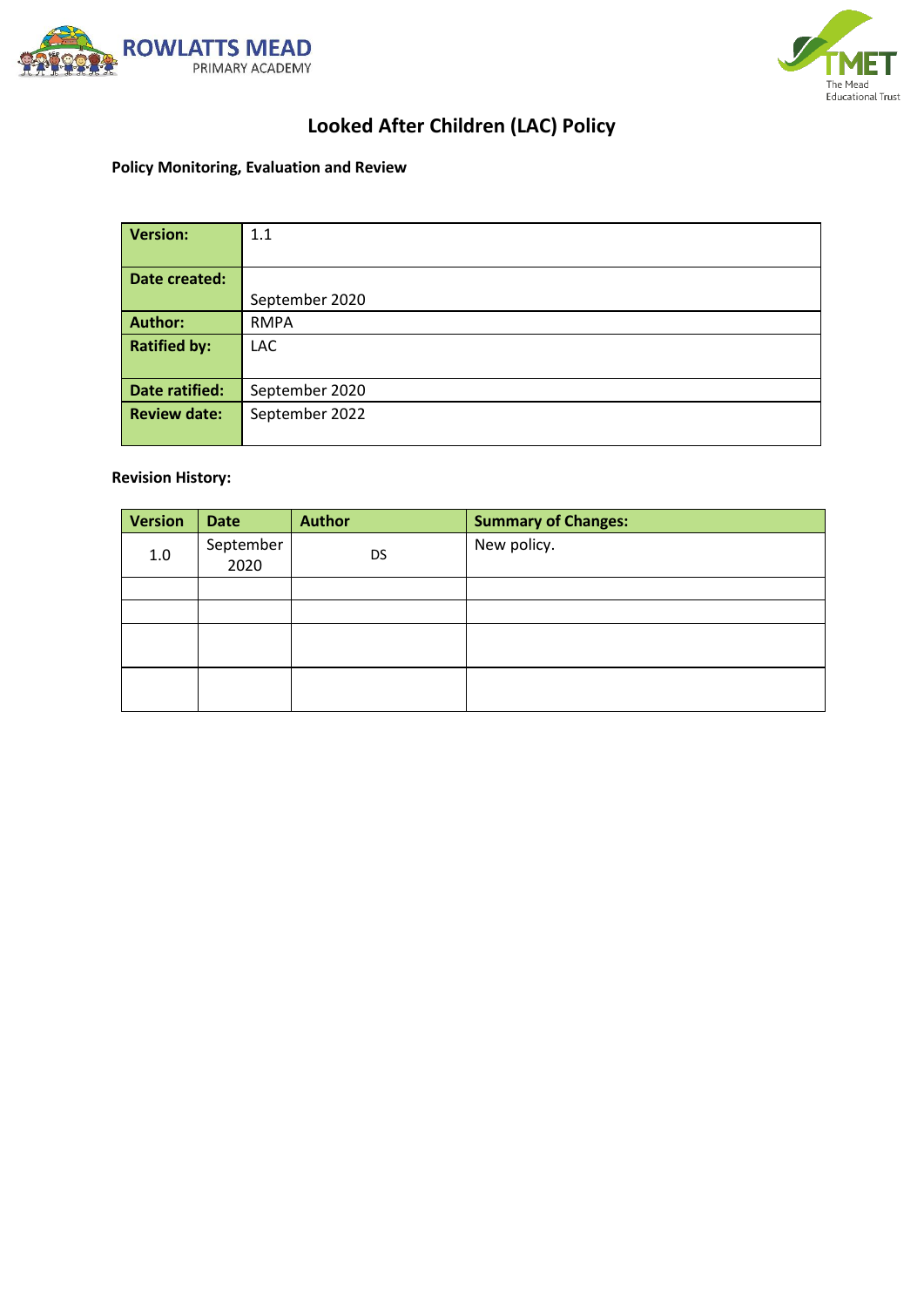| Designated teacher                  | Deb Swann    |
|-------------------------------------|--------------|
| Designated local academy councillor | Cathy Hannon |
|                                     |              |

Nationally, Looked After Children significantly underachieve and are at greater risk of exclusion, compared with their peers. Schools have a major part to play in ensuring that Looked After Children are enabled to be healthy, stay safe, enjoy, achieve, make a positive contribution to society and achieve economic well-being.

# **1. Who are Looked After Children? (Legislation)**

Under the Children Act 1989, a child is looked after by a local authority if he or she is in their care or provided with accommodation for more than 24 hours by the authority. They fall into four main groups:

- children who are accommodated under a voluntary agreement with their parents (section 20)
- children who are the subjects of a care order (section 31) or interim care order (section 38)
- children who are the subjects of emergency orders for their protection (sections 44 and 46)
- children who are compulsorily accommodated this includes children remanded to the local authority or subject to a criminal justice supervision order with a residence requirement (section 21).

The term 'in care' refers only to children who are subject to a care order by the courts under section 31 of the Children Act 1989 - they may live with foster carers, in a Children's home, in a residential school, with relatives or with parents under supervision.

Children who are cared for on a voluntary basis are 'accommodated' by the local authority under section 20 of the Children Act – they may live in foster care, in a Children's home or in a residential school.

**All** these groups are said to be 'Looked After Children' - LAC. They may be looked after by the local authority or may be in the care of another authority but living in ours.

LAC reviews, involving the school, will take place up until an adoption order has been granted.

#### **2. School Aims**

Nationally, Looked After Children significantly underachieve and are at greater risk of exclusion, compared with their peers. Schools have a major part to play in ensuring that Looked After Children are enabled to be healthy, stay safe, enjoy, achieve, make a positive contribution to society and achieve economic well-being.

Rowlatts Mead will -

 To provide a safe and secure environment, where education is valued and there is a belief in the abilities and potential of all children.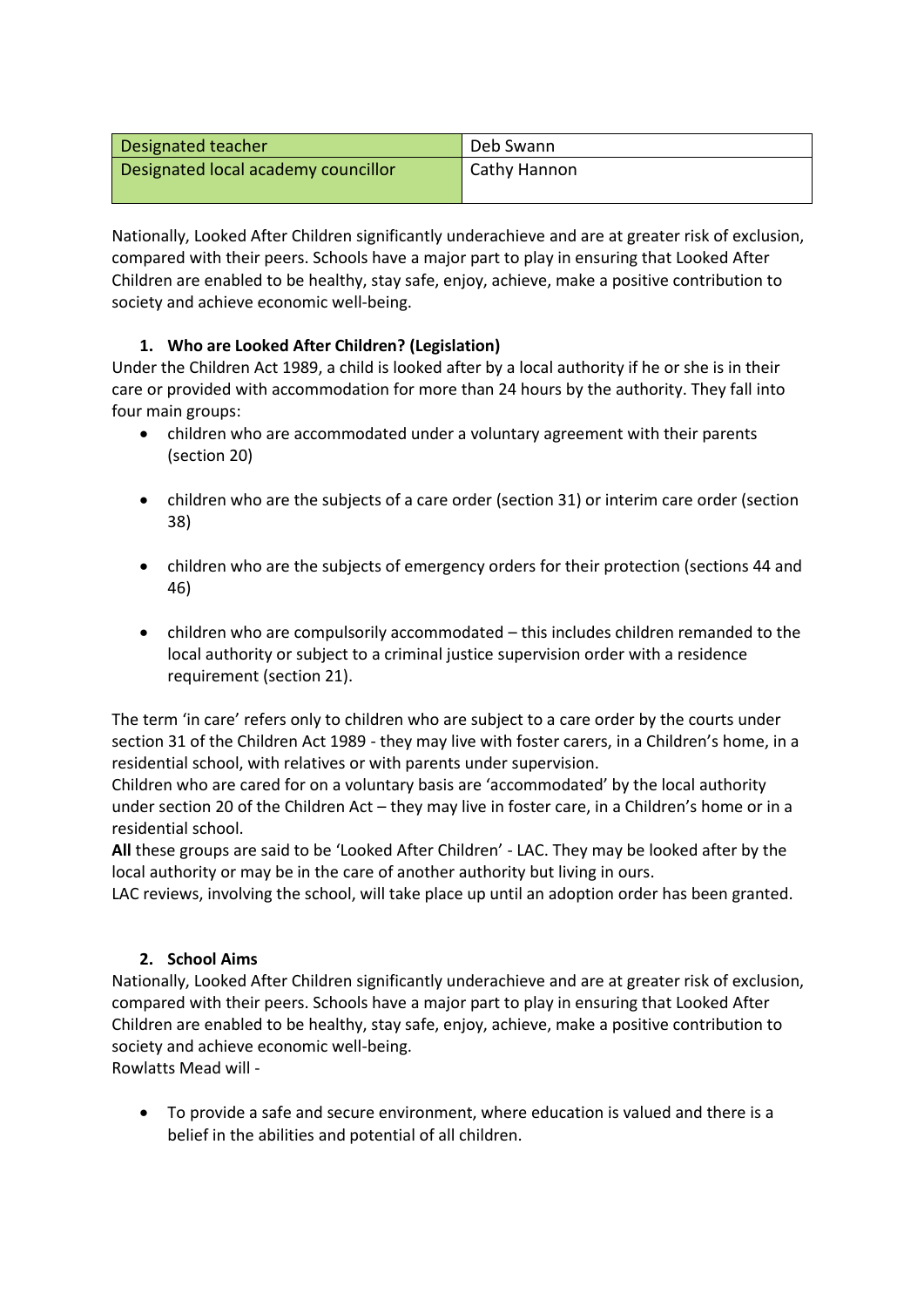- To support our looked after children and give them access to every opportunity to achieve to their potential, enjoy learning and take as full a part as possible in all school activities.
- To ensure that school policies and procedures are followed for LAC as for all children.
- To work with the Virtual School and ensure that carers and social workers of LAC pupils are kept fully informed of their child's progress and attainment.

## **3. Roles and Responsiblites**

Rowlatts Mead's approach to supporting the educational achievement of Looked After Children is based on the following:

- Prioritising education
- Promoting attendance
- Targeting support
- Having high expectations and raising aspiration
- Promoting inclusion
- Promoting health and well-being
- Minimising exclusions and promoting stability
- Working in partnership with carers, social workers and other professionals

Rowlatts Mead will nominate a Designated teacher for Looked After Children who will act as their advocate and co-ordinate support for them. In addition, nominate a school governor to ensure that the needs of Looked After Children in the school are considered at a school management level and to support the Designated Teacher.

The role and responsibilities of the designated teacher for looked after children Designated teacher (DT)

The role became statutory in September 2009 under the Children and Young Persons' Act 2008 (the 2008 Act).

The Designated teacher must -

- Know who all the LAC are in school
- Attend relevant training about LAC and act as the key liaison professional for other agencies and carers in relation to LAC
- Promote a culture of high expectations and aspirations for how LAC should learn.
- Help school staff understand the issues that affect the learning of LAC
- Make sure that LAC are prioritised in one-to-one tuition arrangements and that carers understand the importance of supporting learning at home.
- Remove the barriers to learning for LAC e.g devices
- Ensure that the LAC in their school have a voice in setting learning targets for themselves (PEP)
- Lead on developing and implementing the ePEP within the school. The social worker is responsible for initiating the ePEP process.
- Monitor the child's progress against the targets on the ePEP and extending these targets if they have been achieved.
- Ensure the child makes a smooth transition to their new school and that the child's records are transferred without delay (CPOMS).